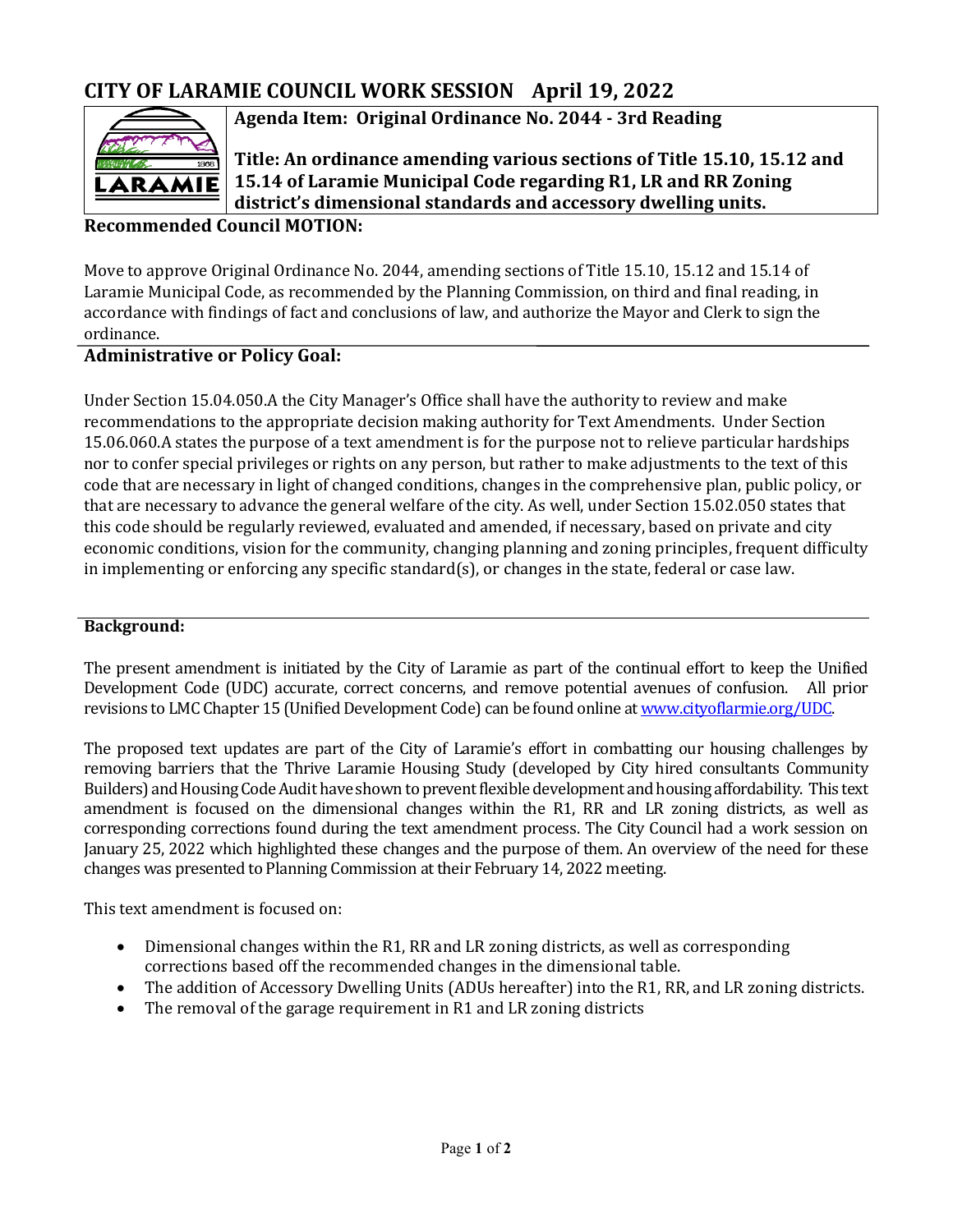#### **PROPOSED CHANGES**

As shown in the Attached Ordinance, these changes are focused around the residential dimensional standards within the R1, LR and the RR zoning districts. The proposed changes are to sections 15.10, 15.12 and 15.14 of Laramie Municipal Code.

The overall purpose of these changes is to combat our housing challenges by offering more choices to achieve housing affordability. Staff believes these changes will achieve this through relaxing dimensional standards, eliminating the garage requirement, and allowing Accessory Dwelling Units to allow for more housing typology, efficient land use and efficient building practices.

#### **COUNCIL DISCUSSION**

At the City Council meeting held on March 15, 2022 a specific question regarding what percentage of land in the single family residential zones is still developable. Staff produced the following rough numbers which were estimated based on the city's current GIS data. These are current estimates which is a moving target which could change drastically with a large annexation or rezoning effort.

| <b>Zoning</b><br><b>District</b> | <b>Total</b><br><b>Acreage</b> | Acreage<br><b>Vacant</b> | %<br><b>Vacant</b> |
|----------------------------------|--------------------------------|--------------------------|--------------------|
| LR                               | 600                            | 150                      | 25%                |
| RR                               | 320                            | 30                       | 10%                |
| R1                               | 920                            | 270                      | 30%                |

Council members also had a question about the separate metering that would be a requirement for accessory dwelling units. This requirement was added due to the Public Works Department's concerns that come along with units sharing utilities. Separate utility metering would also further the self-sufficiency of new Accessory Dwelling Units that come online.

#### **Public Comments Received (Attached):**

- 1. Brett Glass (3/28/22, 3/15/22, 4/5/22)
- 2. Kristina Hufford (3/20/22)

#### **Planning Commission Recommendation:**

Planning Commission recommended approval of TA-22-02 at the February 28, 2022 meeting with a vote of Aye: 5. Nay: 0. Absent: 2.

Derek Teini, AICP, Planning Manager, 721-5245

Philipp Gabathuler, AICP, Principal Planner, 721-5232

Attachments:

- Proposed Ordinance 2044
- Planning Commission Staff Report (February 28, 2022)

**Responsible Staff:** Future dates are subject to change

| <b>Work Session</b>                  | January 25, 2022 |
|--------------------------------------|------------------|
| Advertised                           | January 9, 2022  |
| <b>Public Hearing Held</b>           |                  |
| <b>Public Hearing Advertised</b>     |                  |
| Introduction/1 <sup>st</sup> Reading | March 15, 2022   |
| $2nd$ Reading                        | April 5, 2022    |
| $3rd$ Reading                        | April 19, 2022   |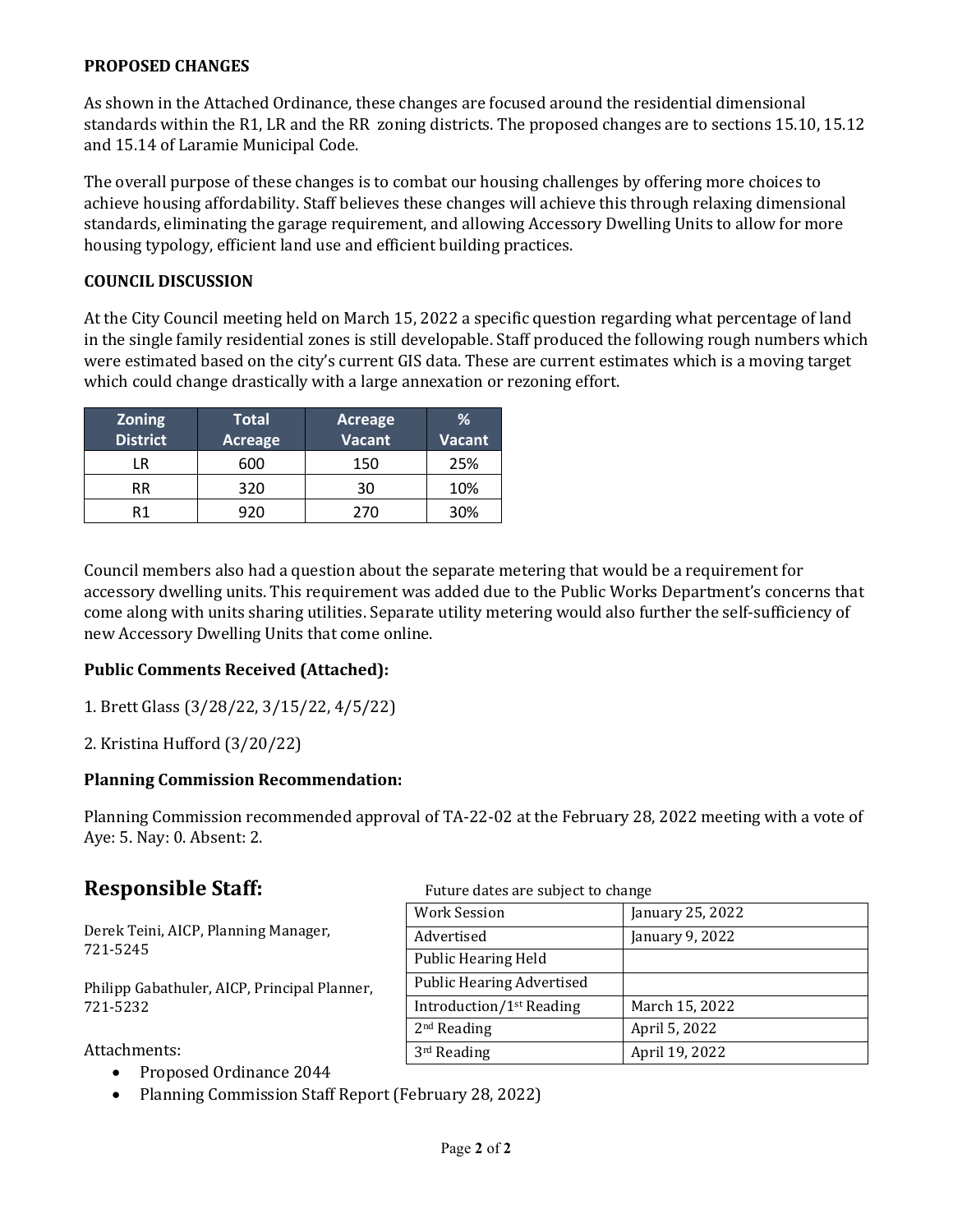Public Comment by Brett Glass. Submitted 2/28/22 (Planning Commission) and 3/15/22 (City Council) and commented on at 4/5/22 Council Meeting. Mr. Glass submitted this NY Times Opinion piece for the Planning Commission's and City Council's consideration.

# **Wonking Out: Are We in Another Housing Bubble?**

Jan. 28, 2022



• • Credit...Monty Rakusen/Getty Images



**By Paul [Krugman](https://www.nytimes.com/by/paul-krugman)**

Opinion Columnist

**Sign up for the Paul Krugman newsletter, for Times subscribers only.** A guide to U.S. politics and the economy — from the mainstream to the wonkish. Get it with a Times subscription.

Do you remember the housing bubble? OK, if you're  $35$  or younger, probably not  $-$  you were a teenager at the most when the bubble burst. But it was a huge deal at the time, and a very strange one.

When the bubble was inflating in the early 2000s, it seemed to me and others — [Dean](https://www.jstor.org/stable/40722175?seq=1#metadata_info_tab_contents) [Baker](https://www.jstor.org/stable/40722175?seq=1#metadata_info_tab_contents) may have been the first prominent economist to sound the alarm — to be the most obvious case of mispricing we'd ever seen. At least the dot-com bubble of the late 1990s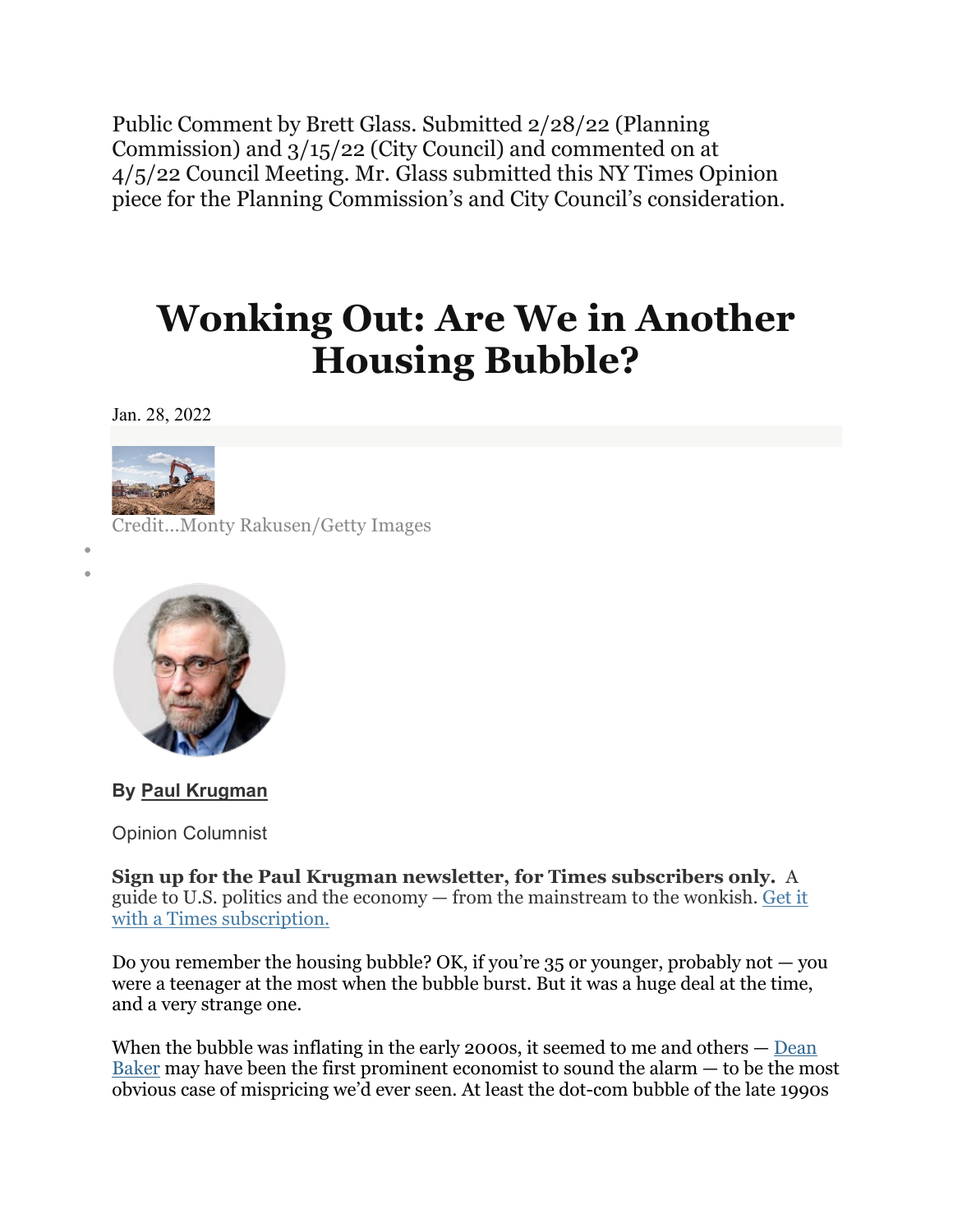had the excuse that businesses were developing exciting new technology, so at least some of the new companies might end up becoming extremely valuable. But people have been building houses for thousands of years; what could justify those extraordinary prices?

At the time, however, anyone raising questions about housing was treated like … people who now raise questions about cryptocurrencies. (After [yesterday's](https://www.nytimes.com/2022/01/27/opinion/cryptocurrency-subprime-vulnerable.html) column went online, a Wall Streeter friend texted "God help your inbox.") I got a lot of "You only say there's a bubble because you hate President Bush" emails.

Anyway, the bubble eventually burst, taking a large part of the financial system down with it. That is a worrying precedent, because housing prices have once again been rising rapidly. In fact, the average real price of housing in major markets is now higher than it was at its 2006 peak:



#### Image

### Here we go again?Credit...FRED

So is history about to repeat itself? Well, there are important differences between this house-price surge and the previous one, differences that arguably make this one less worrying.

One important feature of the 2000s spike in housing prices was that it affected only some metropolitan areas. When I [wrote about](https://www.nytimes.com/2005/08/08/opinion/that-hissing-sound.html) the bubble in 2005, I argued that America was effectively divided between Flatland — places where it was easy to increase the housing supply — and the Zoned Zone, where "a combination of high population density and land-use restrictions" made it hard to build new houses. And the big price increases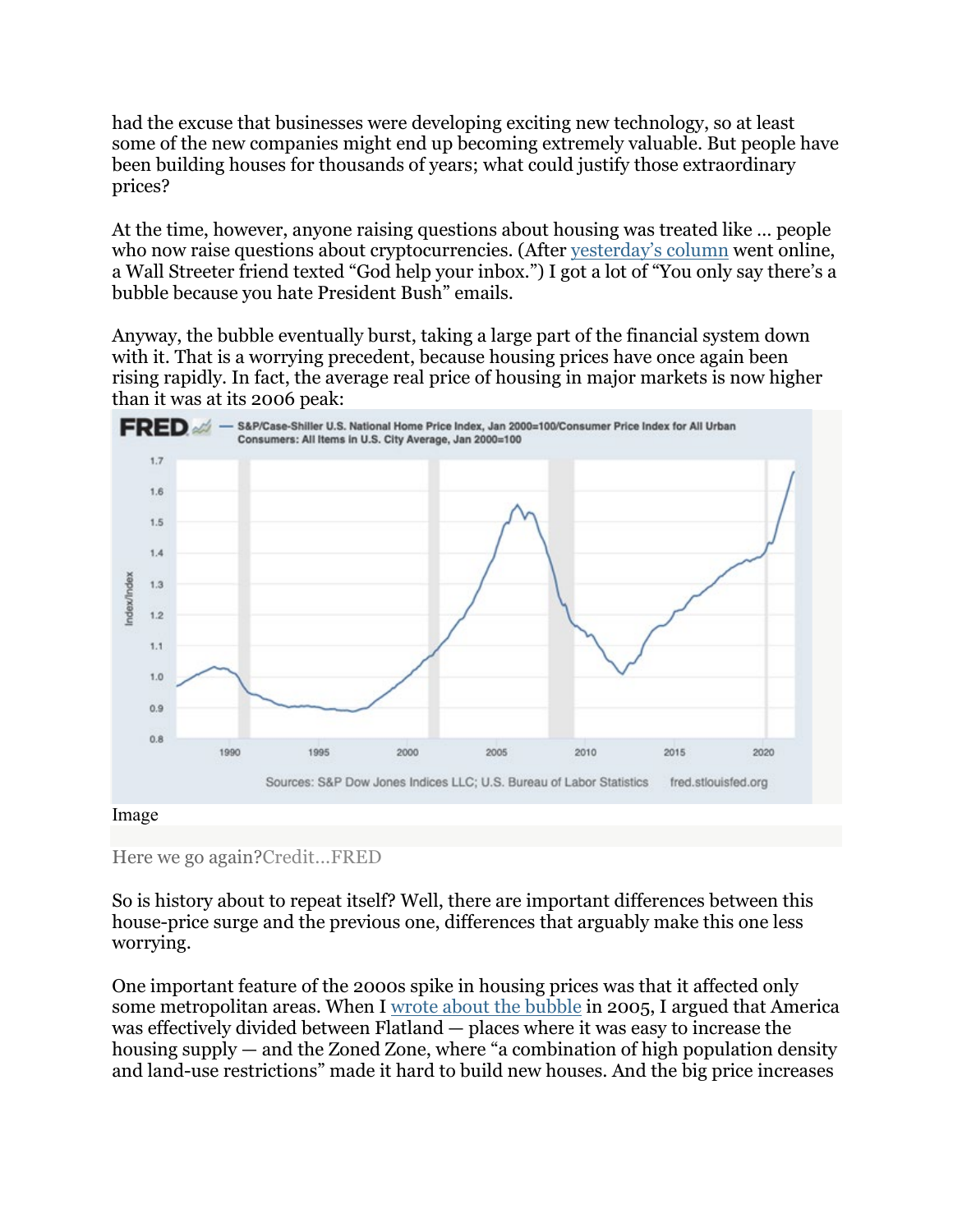took place only in the latter. For example, here's a comparison over time between Miami and Dallas:



But this time it's more evenly spread.Credit...FRED

That distinction was key to my conclusion that we were in the midst of a bubble. By the mid-2000s, real home prices at a national level were up by "only" about 50 percent, a number you could, with painful intellectual contortions, try to justify on the basis of low interest rates. But there was no way to justify the 100 percent or more increases we were seeing in places like Miami and San Diego.

This time, however, is different. Look again at the Miami-Dallas comparison. As you can see, the new surge in home prices is much more of a national phenomenon, with prices rising as much or more in Flatland than in the Zoned Zones along the coasts. Adjusted for inflation, prices in places that were the epicenter of the 2000s bubble are still below their previous peak (and their price rise is easier to justify, because interest rates are even lower now); the reason the national average is so high is that prices are surging everywhere — even in small [towns](https://thewalrus.ca/small-town-homes-big-city-prices-welcome-to-the-everywhere-boom/) that used to be bargains.

How is this possible? In the 2000s home prices stayed low in many places, despite surging demand, because there was plenty of supply: Buildable land was abundant both in small cities and in cities that, like [Houston,](https://planning.org/planning/2020/jan/the-z-word/) don't have much in the way of zoning.

This time, however, record home prices haven't led to a boom in housing construction: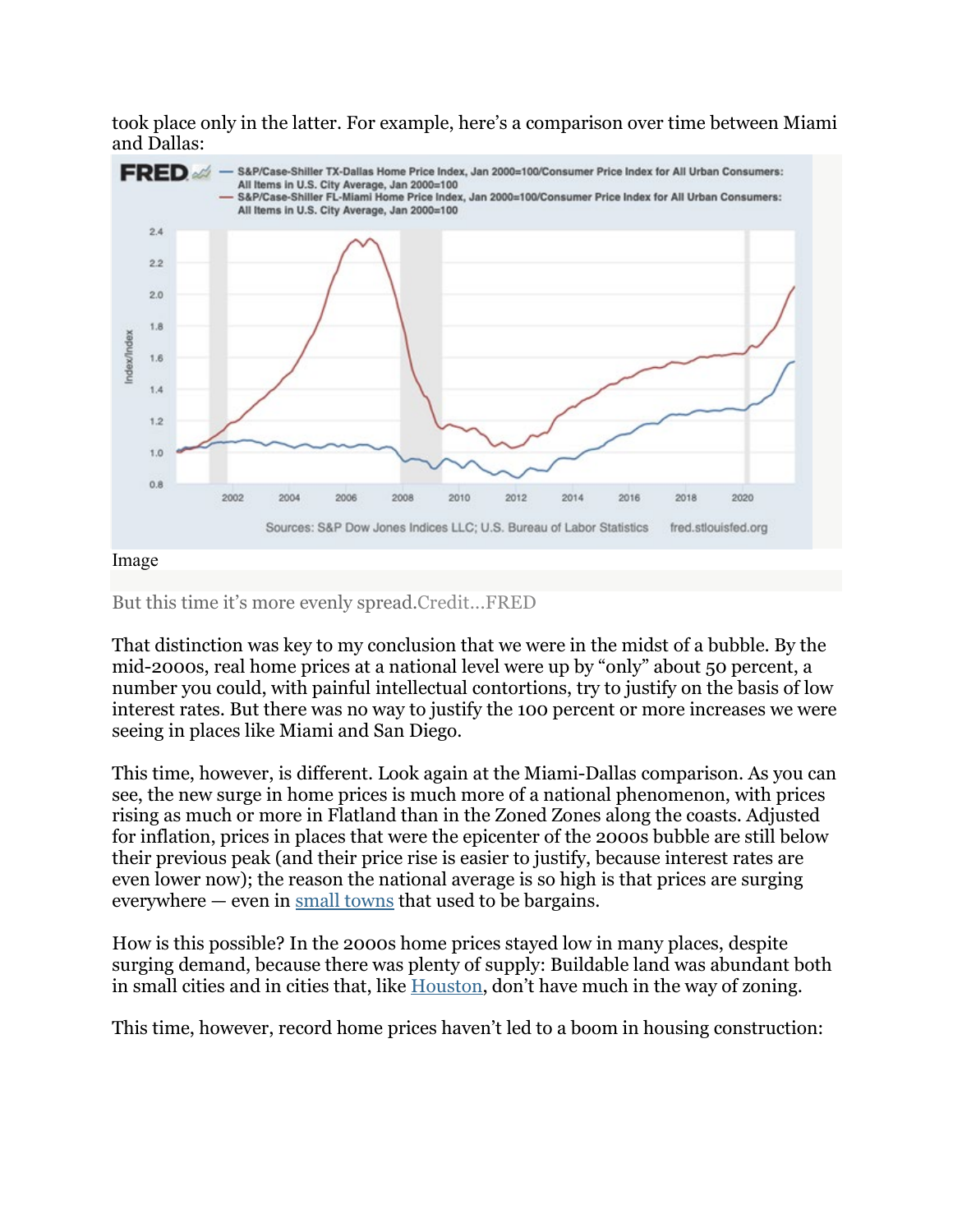

```
Build we won't.Credit...FRED
```
But why? With houses selling for so much, you'd think there would be a big incentive for developers to throw up new units, which they can do quite quickly. I still remember driving around New Jersey during the [McMansion](https://www.nytimes.com/2005/10/16/magazine/chasing-ground.html) boom and being amazed at how quickly houses went up. Why aren't the developers rushing in now?

In correspondence, my old M.I.T. classmate and economist Charles Steindel pointed me to the likely answer: It's the supply chain, stupid. Look at what is happening to the price of building materials: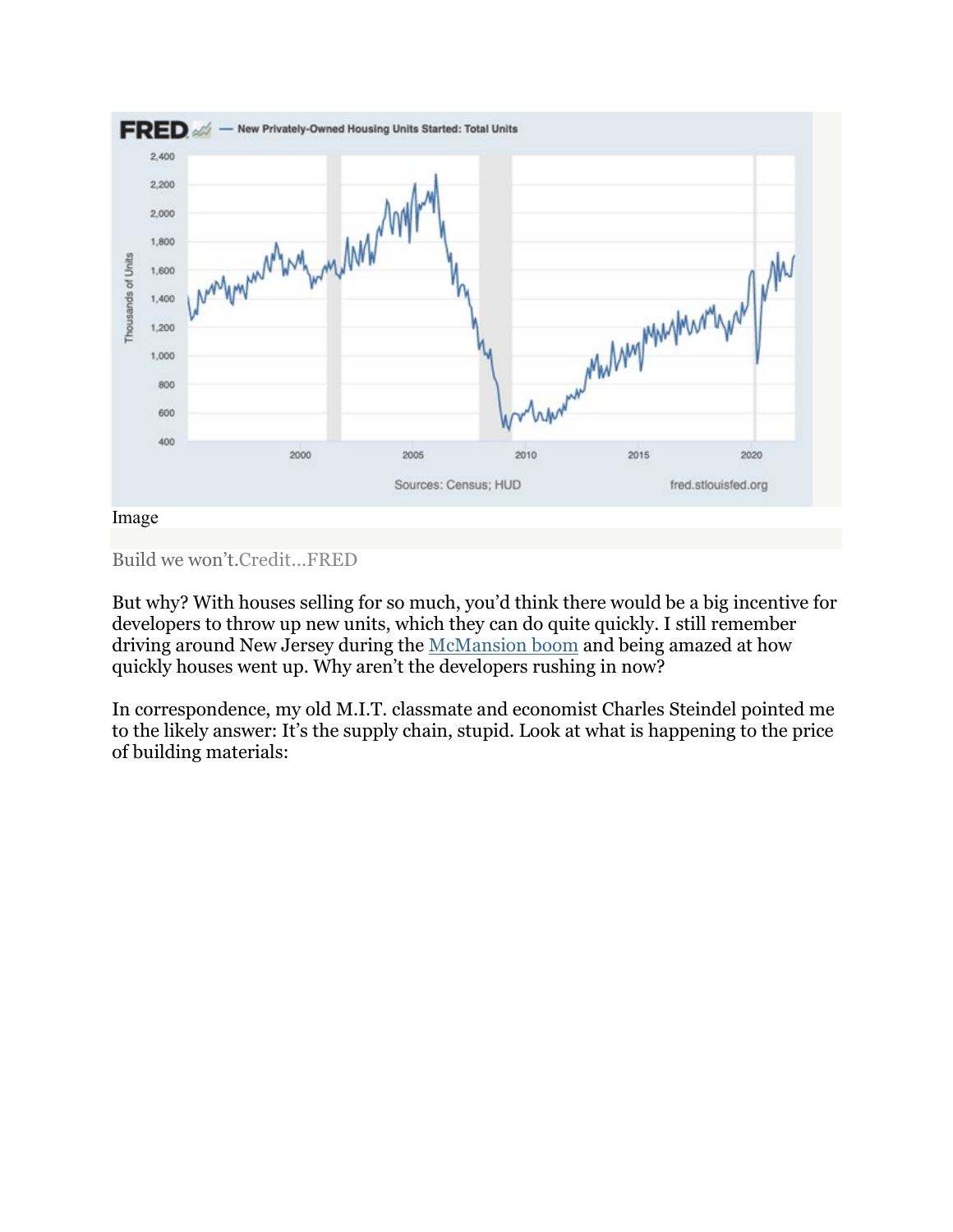

The supply chain strikes again.Credit...FRED

So prices are shooting up, even in places with plenty of buildable land, because supply can't rise to meet the demand.

Put all this together, and the case for a bubble isn't nearly as compelling as it was in 2005 or 2006. That doesn't mean that all is well. Real estate people I know tell me that there's still a feeling of unhealthy frenzy, and people who paid high prices for smalltown houses may regret it once supply chains get unsnarled and more houses get built.

But this time is different, even if some house prices are starting to look like the 2000s bubble. I wouldn't say that everything is fine, but a housing bubble probably isn't in my top 10 list of things to worry about.